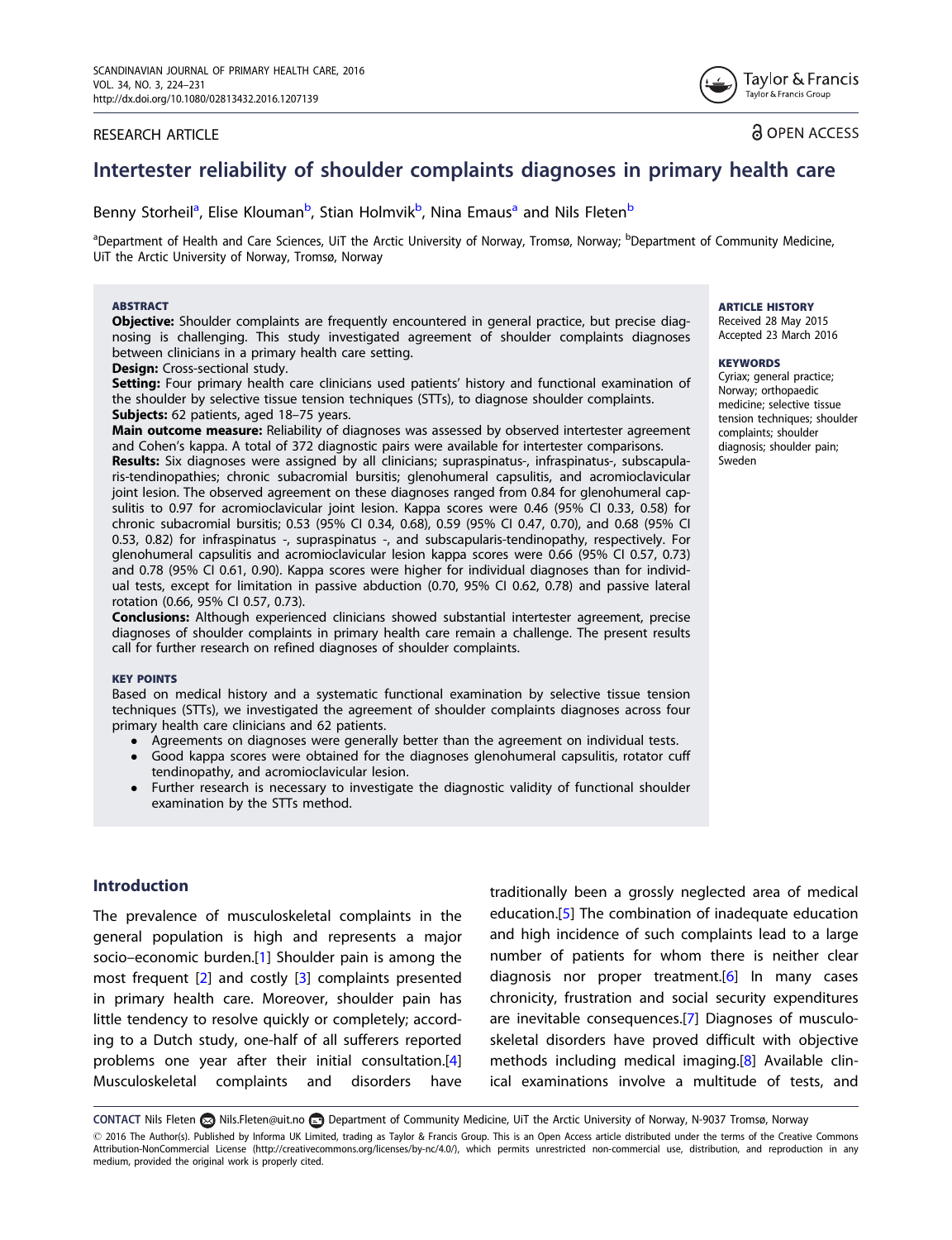<span id="page-1-0"></span>more than one hundred separate clinical shoulder tests are described, without clear advice on the most appropriate tests.[\[9](#page-6-0)[,10\]](#page-7-0). Furthermore, a review by Hegedus et al. indicated that very few clinical shoulder tests appear to be diagnostically discriminatory.[[11\]](#page-7-0) However, Hegedus et al. only looked at the value of each individual test, and their updated review stated a clear need for valid, comprehensible, systematic shoulder diagnostics.[\[12](#page-7-0)] A proper diagnostic system is a prerequisite for clinical management; i.e., synonymous labelling of the same clinical conditions, thereby enabling specific treatment and evaluation of treatment outcome.[[13\]](#page-7-0).

Orthopaedic medicine ad modem Cyriax is a diagnostic system of the loco motor system founded on the theories of referred pain and selective tissue ten-sion techniques (STTs).[\[14\]](#page-7-0) Diagnosis based on thorough anamneses and functional examination consisting of standardized clinical tests that differentiate lesions of contractile and stretchable structures such as muscle, tendon, and tendon insertion from inert structures. A detailed clinical examination using these principles may outline clinical patterns. STTs, originally described by Dr Cyriax, represent a systematic approach to the physical assessment and diagnosis of musculoskeletal soft-tissue disorders with a potential to standardize the diagnostic labelling of shoulder complaints.[\[14\]](#page-7-0) Several educational organizations worldwide offer STTs training,[\[15](#page-7-0)] and reliability studies of STTs have demonstrated adequate results.[[14,16\]](#page-7-0) The aim of this study was to explore the agreement of shoulder complaints diagnoses between experienced clinicians practicing systematic examination with STTs in primary health care.

#### Material and methods

In April 2013, we conducted a cross-sectional study in the city of Bodø in Northern Norway. We recruited altogether 62 patients with shoulder complaints encountered in primary health care through referrals from general practitioners (GPs), physical therapists, and patients referred to the department of orthopedic surgery from GPs in the catchment area. Patients 18 years of age or above with shoulder pain of minimum 14 days were eligible. We excluded from participation patients with infectious disease, implants in the affected shoulder, or serious psychiatric disorders. The study was conducted over two days with clinical examinations performed by three physical therapists and one GP, all trained in STTs, according to a common protocol. To reflect ordinary practice, no pre-calibration was undertaken. Each clinician was from a different clinic in Norway or Sweden. All participants gave written informed consent following written and verbal explanation of the study aims. Emphasis on the potential discomfort associated with repeated physical testing, and the option to withdraw was provided.

### Medical history, clinical examination, and shoulder diagnosis

Before clinical examination, all patients were interviewed and a detailed medical history was obtained by one of the researchers (BS), using a standardized questionnaire constructed in Questback. BS did not participate in the physical examination of patients. He recorded the responses electronically, and identical copies of responses were printed, and provided to all four clinicians. Each patient consecutively underwent clinical examinations in separate rooms by all four clinicians. To ensure standardization, all clinicians received the medical history, and they registered their findings and diagnostic conclusion(s) digitally in a standardized recording form on their personal computer.

Prior to the study, the clinicians evaluated the medical history questionnaire and the recording form, stating that it met the specifications and fulfilled the intended purpose of the diagnostic system. The questionnaire and the recording form ensured consistent protocol application in a clinically realistic environment. The first part of the recording form attempted to elucidate whether any symptoms in the arm originated from a shoulder lesion. If this was not clear from the information provided in the questionnaire, the clinicians performed a preliminary examination, including tests of the cervical spine, shoulder, and elbow.

The basic functional examination of the shoulder consists of 12 tests, [Table 1](#page-2-0).[\[17](#page-7-0)] It is important to perform all of these tests, and not to stop even if the diagnosis appears clear after a limited number of tests. If the diagnosis remains unclear after the basic functional examination, an accessory test can be used (passive horizontal adduction) to arrive at a final diagnosis. The four clinicians were instructed to recognize ''inherent likelihoods'', a term defined as the sequence of symptoms and/or signs that belong to the clinical picture of a certain clinical entity that are likely to be found, in a sequence that is more or less typical for that clinical picture. The clinicians received a list of possible diagnoses they could assign, allowing combinations, to ensure use of the same diagnostic nomenclature. The clinicians were blinded to each other's results during the clinical examinations, and patients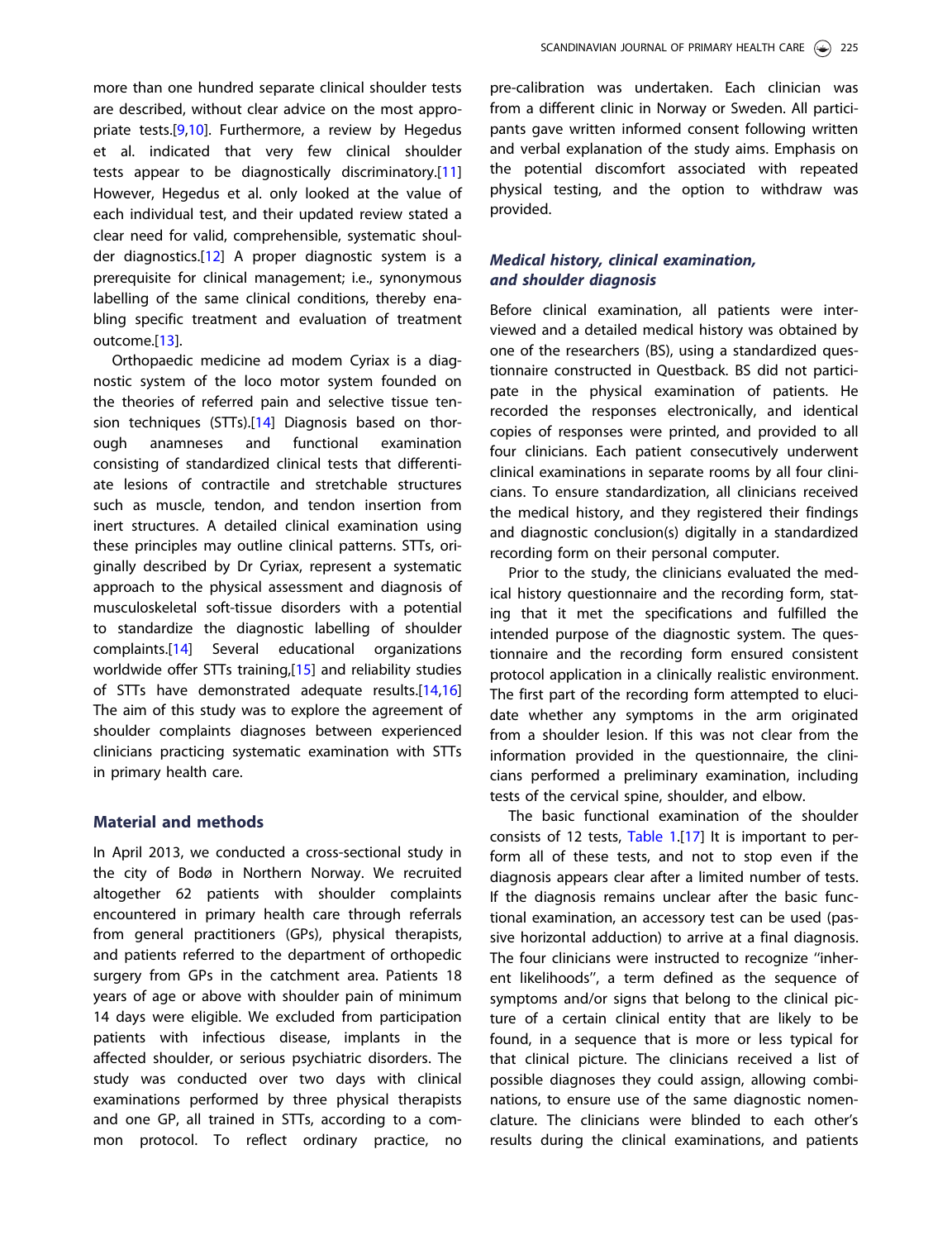<span id="page-2-0"></span>instructed not to communicate any specific information about previous clinical examinations to any clinician. The patients got a 5–10 min break after each clinical examination. A member of the research team observed the clinical examinations (NE).

### **Statistics**

The recorded information was made available in excel and converted to a SPSS file. In the absence of a gold standard for the possible diagnoses, diagnostic reliability was analysed by intertester agreement as observed agreement (Po) and agreement beyond chance, Cohen's kappa.[\[18](#page-7-0)] According to Altman (p. 404), a kappa value ranging between 41 and 60 was interpreted as moderate agreement and values from 61 to 80 as good agreement.[[19](#page-7-0)] A 95% confidence interval (CI) for kappa was calculated by the bootstrapping

Table 1. The basic functional shoulder tests in selective tissue tension techniques (STTs), to diagnose shoulder complaints.

| Summary of the basic functional examination of the shoulder |                                                                                                                                                                                            |  |  |  |
|-------------------------------------------------------------|--------------------------------------------------------------------------------------------------------------------------------------------------------------------------------------------|--|--|--|
| Elevation                                                   | 1. Active elevation of both arms.<br>2. Passive elevation<br>3. Painful arc                                                                                                                |  |  |  |
| Glenohumeral joint                                          | 4. Passive scapulohumeral abduction<br>5. Passive lateral rotation<br>6. Passive medial rotation                                                                                           |  |  |  |
| Resisted movements                                          | 7. Resisted adduction<br>8. Resisted abduction<br>9. Resisted lateral rotation<br>10. Resisted medial rotation<br>11. Resisted flexion of the elbow<br>12. Resisted extension of the elbow |  |  |  |
| Additional test allowed<br>in this study.                   | 13. Passive horizontal adduction                                                                                                                                                           |  |  |  |

procedure in SPSS version 19 (SPSS Inc., Chicago, IL) with samples set to 1000.<sup>[[20](#page-7-0)]</sup> Power calculation indicated some 300 comparisons to identify a 0.2 difference in kappa value at 0.8 probability and significance level 0.05 for the more prevalent shoulder diagnoses. For the agreement analyses, we rearranged the data to contain six pairs (AB, AC, AD, BC, BD, and CD) of clinicians for each patient, giving a total of 372 comparisons of agreements of the 62 patients. Intertester agreement was determined at three diagnostic levels: individual tests, individual diagnoses (glenohumeral capsulitis, acromioclavicular joint lesion), and diagnostic groups: rotator cuff tendinopathies (supraspinatus-, infraspinatus-, and subscapularis-tendinopathies) and bursitis (chronic and acute subacromial-, and subdeltoid bursitis).

## Results

The study cohort included 34 women and 28 men between 18 and 75 years of age, of whom 63% were between 40 and 60 years of age (Figure 1). Women dominated in the age groups of 50 years and under, and men dominated in the age groups of 60 years or over. More than 90% of patients reported localization of symptoms to the shoulder, 89% to upper arm, 45% to the forearm and 27% to the fingers. In addition to pain (100%), 23 and 24% of patients reported paresthesia and numbness, respectively. In the medical history, 95% of participants reported symptoms to the C5 dermatome. Patient-reported causes of symptoms were equally distributed between overuse, trauma, and



Figure 1. Age distribution of the patients included in the study by sex (34 women and 28 men).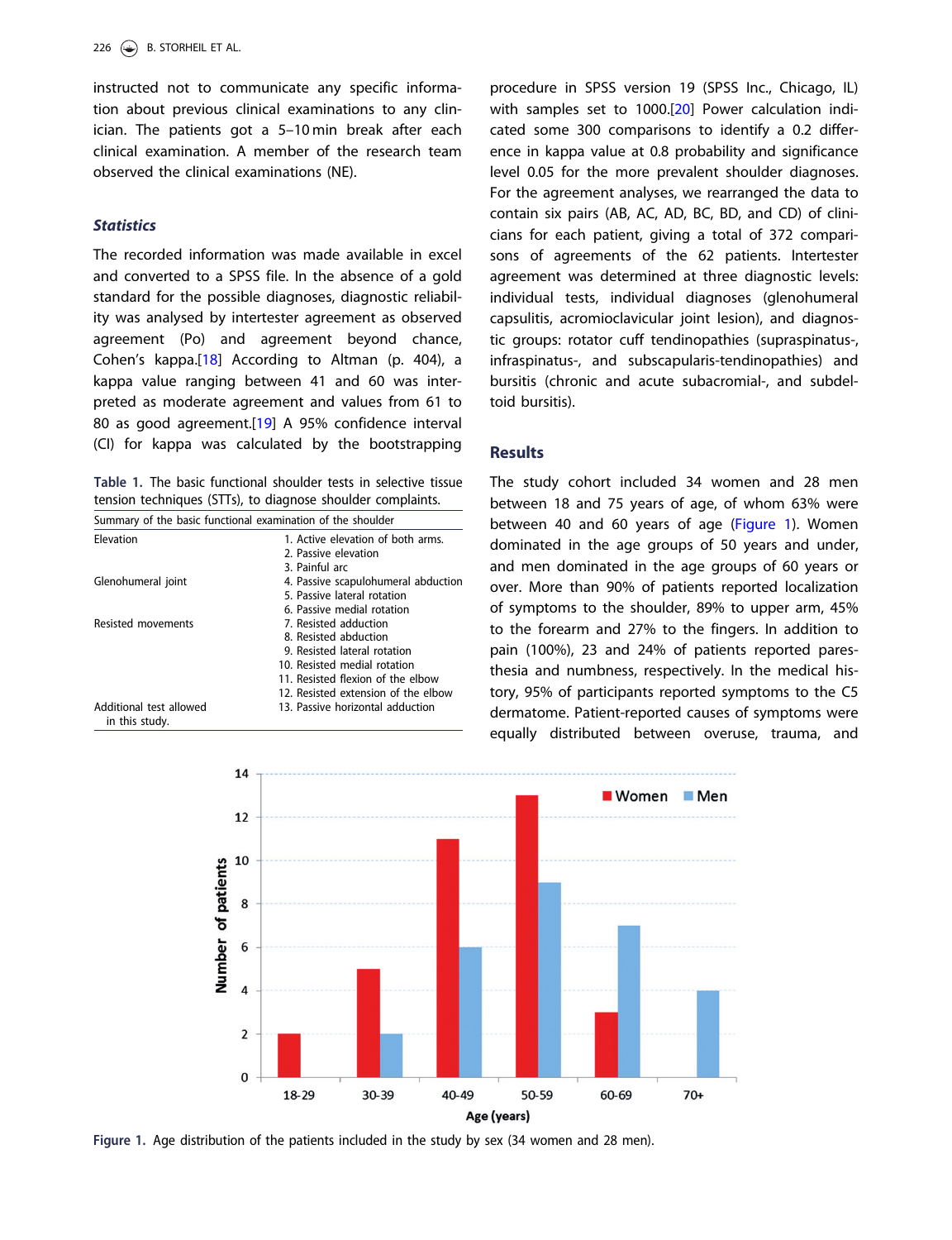spontaneously occurring. In 75% of patients, the symptoms had lasted more than 26 weeks, and in 23%, 8–26 weeks. Sixty-eight percent of patients reported pain at rest, 90% activity-related pain, 71% nocturnal pain, and more than 70% reported problems lying on the affected shoulder.

### Intertester agreement on individual tests performed with STT

Considering individual tests the kappa score for resisted abduction pain was 0.26, for resisted lateral rotation pain 0.40, and resisted medial rotation pain 0.23 (Table 2). Painful arc revealed kappa scores of 0.30 and 0.16 for the agreement of a positive or negative painful arc, respectively. The kappa score for limitation of passive lateral rotation and passive abduction were 0.66 and 0.70, respectively, compared to kappa 0.45 for limitation of passive medial rotation.

## Intertester agreement on individual diagnoses of shoulder complaints

Observed agreement on the necessity of a preliminary examination of the cervical spine was high. Due to three missing, 363 pairs were available for analysis, 115 pairs agreed on the necessity of preliminary examination, and 226 agreed on no necessity of this test (22 pairs disagreed), observed agreement 0.94, kappa 0.87 (95% CI 0.81, 0.95). All clinicians agreed on six specific diagnoses in at least one patient: supraspinatus-, infraspinatus-, and subscapularis-tendinopathies, chronic subacromial bursitis, glenohumeral capsulitis, and acromioclavicular joint lesion [\(Figure 2](#page-4-0)). At least one clinician diagnosed one-half of the patients with glenohumeral capsulitis, and all four clinicians agreed that 12 of the patients met the diagnostic criteria for this diagnosis [\(Figure 2\)](#page-4-0). Of the 17 patients given a diagnosis of supraspinatus-tendinopathy, five received this diagnosis from all four clinicians.

Table 2. Observed and chance corrected agreement (kappa) and with 95% confidence interval for the individual soft tissue tension techniques (STTs) that make up the basic functional examination of the shoulder in diagnostic assessment of 62 patients with shoulder complaints in a primary health care setting.

 $\overline{N}$ 

|                                    | Signs and symptoms | N of pairs<br>agreed |     |                    |       |                |
|------------------------------------|--------------------|----------------------|-----|--------------------|-------|----------------|
| <b>STTs</b>                        |                    | Yes                  | No  | Observed agreement | Kappa | 95% CI Kappa   |
| Active elevation both arms         | Pain               | 271                  | 25  | 0.80               | 0.27  | $0.15 - 0.40$  |
|                                    | Weakness           | 134                  | 134 | 0.72               | 0.45  | $0.35 - 0.54$  |
|                                    | Negative           | 14                   | 302 | 0.85               | 0.26  | $0.11 - 0.40$  |
| Passive elevation affected arm     | Pain               | 262                  | 34  | 0.80               | 0.35  | $0.23 - 0.47$  |
|                                    | Limitation         | 106                  | 169 | 0.74               | 0.46  | $0.37 - 0.56$  |
|                                    | Negative           | 26                   | 287 | 0.73               | 0.38  | $0.24 - 0.50$  |
| Painful arc                        | Yes                | 39                   | 240 | 0.75               | 0.30  | $0.19 - 0.41$  |
| Painful arc                        | No                 | 173                  | 50  | 0.60               | 0.16  | $0.08 - 0.22$  |
| Passive abduction shoulder         | Pain               | 120                  | 135 | 0.69               | 0.37  | $0.27 - 0.46$  |
|                                    | Limitation         | 116                  | 203 | 0.86               | 0.70  | $0.62 - 0.78$  |
|                                    | Negative           | 110                  | 152 | 0.70               | 0.40  | $0.30 - 0.49$  |
| Passive lateral rotation shoulder  | Pain               | 231                  | 33  | 0.71               | 0.19  | $0.08 - 0.30$  |
|                                    | Limitation         | 125                  | 185 | 0.83               | 0.66  | $0.57 - 0.73$  |
|                                    | Negative           | 27                   | 252 | 0.75               | 0.21  | $0.09 - 0.33$  |
| Passive medial rotation shoulder   | Pain               | 185                  | 68  | 0.68               | 0.29  | $0.20 - 0.39$  |
|                                    | Limitation         | 47                   | 254 | 0.81               | 0.45  | $0.35 - 0.56$  |
|                                    | Negative           | 56                   | 212 | 0.72               | 0.34  | $0.24 - 0.44$  |
| Resisted adduction shoulder        | Pain               | 4                    | 307 | 0.84               | 0.03  | n0.07-0.14     |
|                                    | Weakness           | $\mathbf{0}$         | 372 | 1.00               |       |                |
|                                    | Negative           | 292                  | 7   | 0.80               | 0.05  | $n0.06 - 0.16$ |
| Resisted abduction shoulder        | Pain               | 108                  | 126 | 0.63               | 0.26  | $0.17 - 0.36$  |
|                                    | Weakness           | 0                    | 324 | 0.87               | n0.07 | n0.08- n0.04   |
|                                    | Negative           | 111                  | 114 | 0.60               | 0.21  | $0.11 - 0.31$  |
| Resisted lateral rotation shoulder | Pain               | 78                   | 192 | 0.73               | 0.40  | $0.30 - 0.49$  |
|                                    | Weakness           | 3                    | 345 | 0.94               | 0.17  | n0.03-0.37     |
|                                    | Negative           | 174                  | 84  | 0.69               | 0.35  | $0.25 - 0.45$  |
| Resisted medial rotation shoulder  | Pain               | 49                   | 202 | 0.67               | 0.23  | $0.13 - 0.33$  |
|                                    | Weakness           | $\mathbf{0}$         | 366 | 0.98               | n0.01 | n0.02-0.00     |
|                                    | Negative           | 171                  | 57  | 0.61               | 0.15  | $0.04 - 0.25$  |
| Resisted flexion elbow             | Pain               | 3                    | 330 | 0.90               | 0.08  | $n0.05 - 0.22$ |
|                                    | Weakness           | $\mathbf{0}$         | 369 | 0.99               | 0.00  | $n0.01 - 0.00$ |
|                                    | Negative           | 303                  | 3   | 0.90               | n0.01 | n0.09-0.09     |
| Resisted extension elbow           | Pain               | 6                    | 315 | 0.86               | 0.12  | $n0.01 - 0.25$ |
|                                    | Weakness           | 4                    | 340 | 0.92               | 0.18  | $0.01 - 0.36$  |
|                                    | Negative           | 285                  | 18  | 0.81               | 0.24  | $0.11 - 0.37$  |

Numbers of the 372 assessment pairs that agreed on yes or no, respectively, are presented. n indicates a negative value.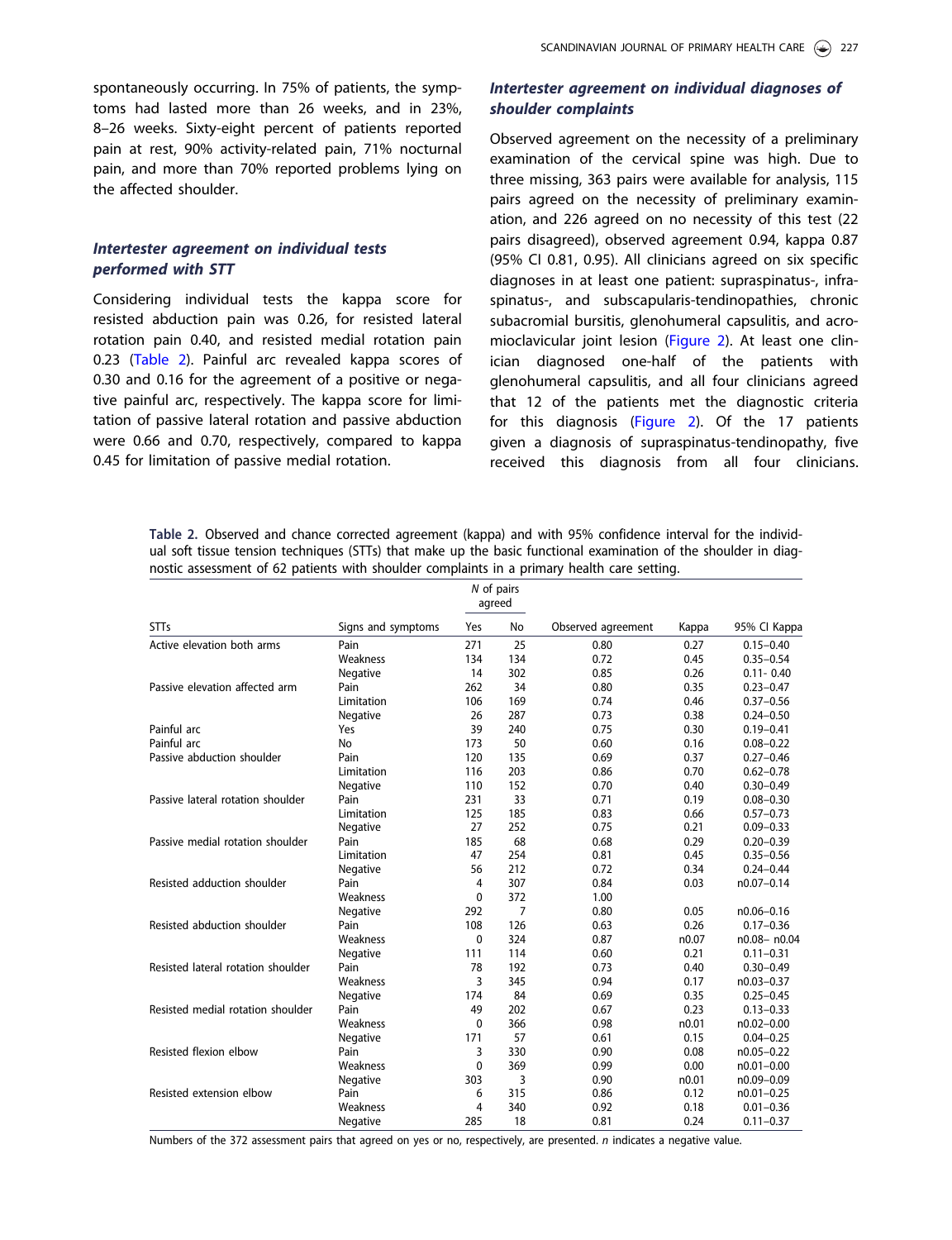<span id="page-4-0"></span>Observed agreement ranged from 0.84 for glenohumeral capsulitis to 0.97 for the acromioclavicular joint lesion. The corresponding kappa scores were 0.66 (95% CI 0.57, 0.73) for glenohumeral capsulitis, 0.78 (95% CI 0.61, 0.90) for acromioclavicular lesion, 0.53 (95% CI 0.34, 0.68) for infraspinatus-, 0.59 (95% CI 0.47, 0.70) for supraspinatus-, and 0.68 (95% CI 0.53, 0.82) for subscapularis-tendinopathy, respectively (Table 3).

## Intertester agreement on specific diagnostic groups

Collapsed into a single variable as rotator cuff tendinopathy, the observed agreement was 0.88 and the kappa score was 0.66 (95% CI 0.57, 0.75). The kappa scores for each pair varied between 0.60 and 0.71 for the collapsed rotator cuff tendinopathy. Considering bursitis as a single group collapsed into a single variable as presented in Table 3, the observed agreement was 0.84 with a kappa score of 0.43 (95% CI 0.30, 0.55). The kappa score for chronic subacromial bursitis was 0.46 (95% CI 0.33, 0.58) (Table 3).

In sex-specific analyses, kappa scores were generally higher in women, but did not reach statistical significance, although the kappa scores for rotator cuff tendinopathy were 0.59 for men and 0.72 for women (data not shown).

### **Discussion**

### Principal finding

Experienced clinicians, trained in primary health care, carried out functional testing of the shoulder on the same patients consecutively. The study revealed excellent agreement on needs for cervical spine examination, good agreement on glenohumeral capsulitis,



\*Rotator cuff includes supraspinatus-, infraspinatus-, and subscapularis-tendinopathies; \*\*bursitis includes chronic and acute subacromial and subdeltoid bursitis.

Table 3. Mean and range proportion of 62 patients with shoulder complaints in a primary health care setting given a specific diagnosis by four independent clinicians.

|                                        |                 |                  |     | N of pairs<br>agreed |                    |       |               |
|----------------------------------------|-----------------|------------------|-----|----------------------|--------------------|-------|---------------|
|                                        | Mean proportion | Range proportion | Yes | No                   | Observed agreement | Kappa | 95% CI Kappa  |
| Supraspinatus-tendinopathy             | 0.15            | $0.11 - 0.21$    | 37  | 295                  | 0.89               | 0.59  | $0.47 - 0.70$ |
| Infraspinatus-tendinopathy             | 0.08            | $0.03 - 0.10$    | 16  | 331                  | 0.93               | 0.53  | $0.34 - 0.68$ |
| Subscapularis-tendinopathy             | 0.07            | $0.06 - 0.08$    | 18  | 337                  | 0.96               | 0.68  | $0.53 - 0.82$ |
| Subacromial bursitis chronic           | 0.15            | $0.06 - 0.19$    | 31  | 291                  | 0.86               | 0.46  | $0.33 - 0.58$ |
| Glenohumeral capsulitis                | 0.35            | $0.31 - 0.44$    | 100 | 214                  | 0.84               | 0.66  | $0.57 - 0.73$ |
| Acromio-clavicular joint lesion        | 0.06            | $0.05 - 0.10$    | 19  | 343                  | 0.97               | 0.78  | $0.61 - 0.90$ |
| Neck or shoulder girdle lesion         | 0.28            | $0.26 - 0.29$    | 93  | 255                  | 0.94               | 0.84  | $0.78 - 0.90$ |
| Rotator cuff tendinopathy <sup>a</sup> | 0.23            | $0.18 - 0.29$    | 63  | 264                  | 0.88               | 0.66  | $0.57 - 0.75$ |
| <b>Bursitis</b> <sup>b</sup>           | 0.17            | $0.15 - 0.19$    | 33  | 279                  | 0.84               | 0.43  | $0.30 - 0.55$ |

Diagnostic agreement is presented as a number of the 372 pairs that agreed on a diagnosis or not, and observed proportion of agreement. Chancecorrected agreement (kappa) are presented with 95% confidence interval (CI).

<sup>a</sup>Collapsed variable including supraspinatus-, infraspinatus-, and subscapularis-tendinopathies.

<sup>b</sup>Collapsed variable including includes chronic and acute subacromial and subdeltoid bursitis.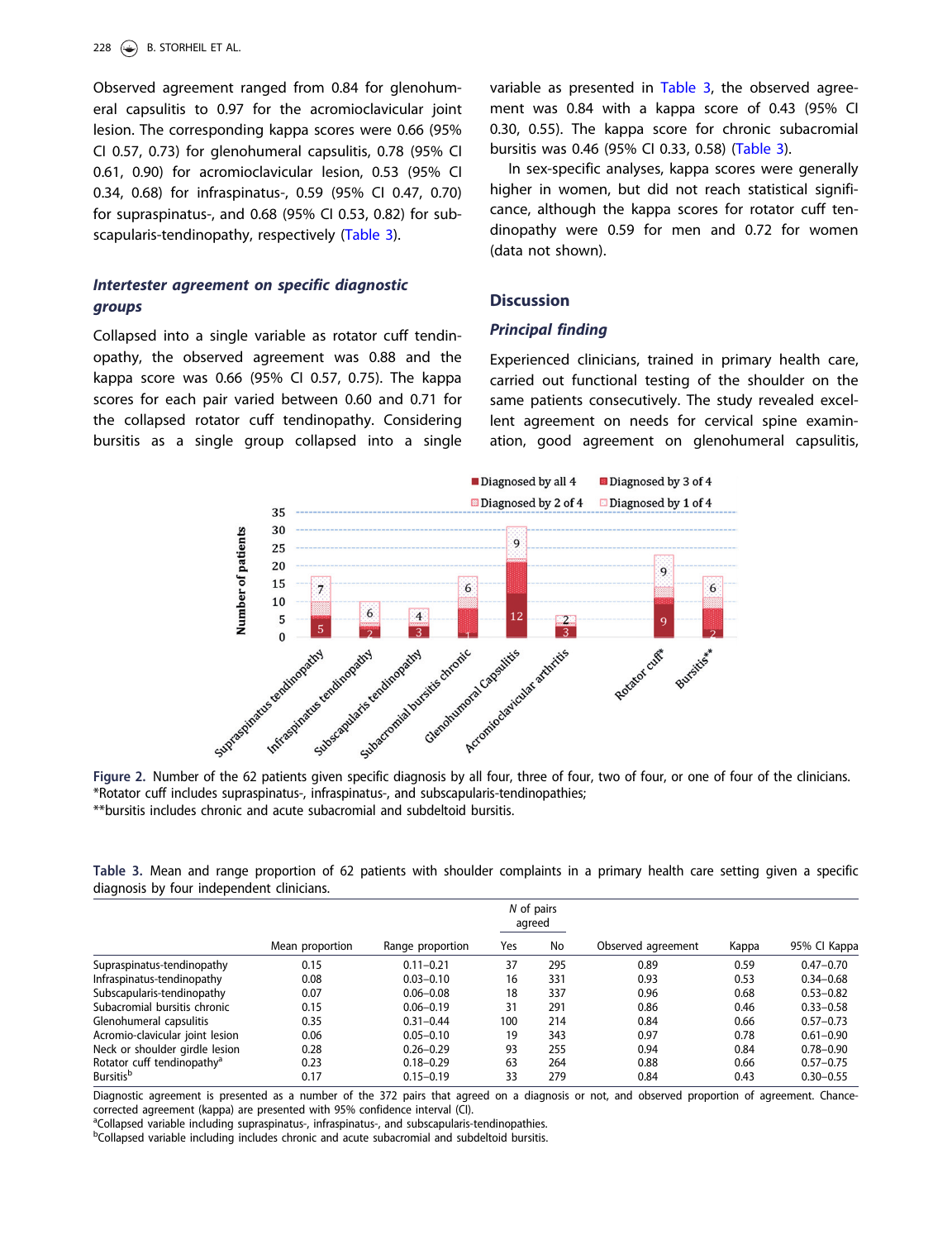<span id="page-5-0"></span>acromioclavicular joint lesion diagnoses, and subscapularis-tendinopathy, moderate agreement for supra- and infraspinatus-tendinopathy. Agreements on diagnoses were generally better than on individual tests.

### Strengths and weaknesses

One of the strengths of this study is that it is a reflection of primary health care practice, as called for in the JAMA review by Hermans et al. in 2013.[[21\]](#page-7-0) "Ordinary" patients, with heavy symptom load and long duration of complaints, were recruited in a sufficient number to reach enough statistical power for the kappa statistics. The four clinicians registered their results consecutively in a standardized clinical recording form, without any possibility for changing view after discussions with peers. Without pre-calibration, this study may not reflect the highest possible scores, but probably reflects achievable reliability using the diagnostic principles of orthopaedic medicine and STTs in primary health care.

There are, however, limitations to our study. The examiners were limited in using accessory test and in providing diagnosis beyond the items provided in the questionnaire. Recall error upon specific tests may be possible as data input provided by the clinicians were at the end of each examination. A focus on individual tests with consecutive registration instead of the inherent picture might have changed the results for specific tests. However, the results are in line with results for individual tests for impingement,[\[11](#page-7-0)] mobility disorders,[\[22\]](#page-7-0) and other shoulder conditions [\[11](#page-7-0)] that all demonstrated low reliability and caution in diagnosing based on single tests. Repetitive examinations in a tight time schedule might provoke symptoms and thereby reduce agreement. The workload by examining over 60 patients in two days was substantial, but we could not demonstrate reduced agreements at the end of the days.

### Findings in relation to other studies

The results indicate that the tests included in the basic functional examination combined with a detailed medical history, constitute a useful systematic approach to clinical shoulder examination, and the results correlate well with other studies investigating this diagnostic method.[[14,16\]](#page-7-0) As opposed to Hanchard et al.,[[14](#page-7-0)] and Pellecchia et al.<sup>[[16](#page-7-0)]</sup> no pre-calibration training was conducted prior to our study to reflect the ''real life situation''. Furthermore, the participating clinicians work in four different workplaces in two different countries, which altogether make it more challenging to obtain good agreement between assessors.

In this study, we defined three diagnostic levels: the individual tests, the individual diagnoses, and the diagnostic groups. The highest kappa scores were obtained for the diagnostic groups, and the lowest for the individual tests. The discrepancy in kappa scores between diagnostic levels is an important finding. It demonstrates that when making a diagnosis, experienced clinicians use comprehensive clinical reasoning skills in addition to information from the summary of specific tests.[[23,24](#page-7-0)] This was illustrated in a qualitative study where diagnostic reasoning involved both pattern recognition and hypothetico-deductive reasoning on assessment of patients with shoulder pain.<sup>[[25](#page-7-0)]</sup> Myer et al. recently highlighted in their user's guide to examination of the shoulder that the individual tests are best used in the context of a comprehensive history and physical examination, [[26](#page-7-0)] a notion which was supported by Hegedus et al. in their meta-analysis from 2012.[\[12](#page-7-0)]

A lower kappa score of 0.46 was obtained in this study for chronic subacromial bursitis. The study by Hanchard et al. obtained similar kappa scores for bursitis, ranging between 0.35 and 0.58.[[14](#page-7-0)] The lower kappa scores might be explained by the mixed clinical picture of pain on some passive movements and pain on some resisted movements, with or without painful arc in bursitis.[[27\]](#page-7-0) Cyriax considered this pattern to be an ''incomprehensible bursitis''. The main difficulty with chronic subdeltoid bursitis remains the heterogeneity of the clinical pattern.

Hanchard et al. [[10\]](#page-7-0) considered rotator cuff tendinopathies as one group, and obtained interobserver agreements ranging between 0.71 and 0.79 compared to the observed agreement of 0.88, and the kappa score of 0.66 for rotator cuff tendinopathy as one group in this study. The complexity of diagnosis of rotator cuff tendinopathies, and their relationship with bursal pathology has been highlighted,[\[28](#page-7-0)] indicating the challenges in relation to precise diagnosis between these two conditions. In addition, repetitive testing of shoulder may have influenced test results by provoking pain through the test procedures.

Glenohumeral capsulitis is characterized by painful, gradual loss of active and passive shoulder motions. The capsular pattern at the shoulder joint is described as proportional limitation of the three passive scapulohumeral movements; there is some limitation of abduction, more limitation of external rotation, and less limitation of internal rotation.[\[27\]](#page-7-0) As the literature suggests that other shoulder pathology can produce a similar clinical picture, a precise diagnosis may also here be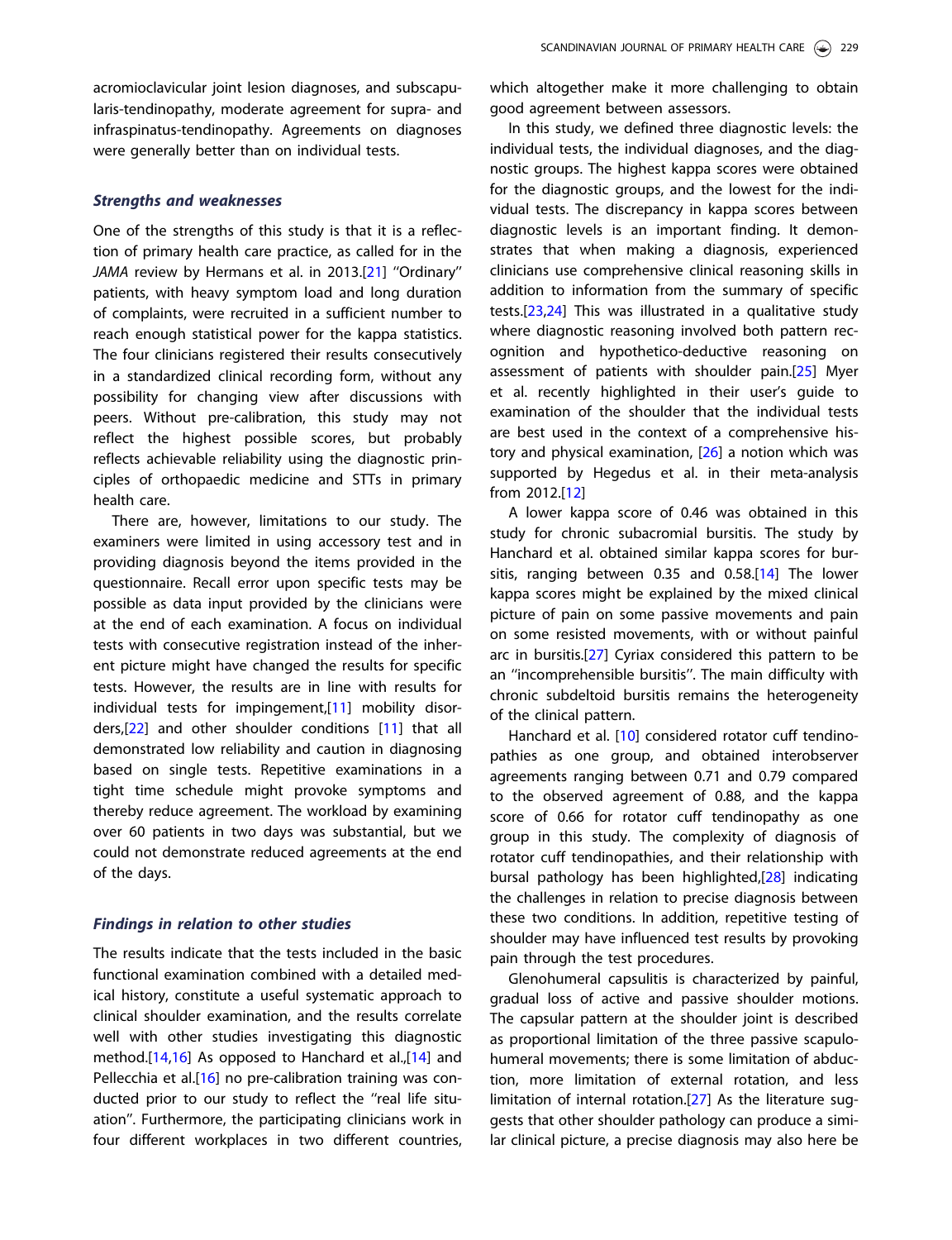<span id="page-6-0"></span>a challenge.[[29](#page-7-0)] Still, a kappa score of 0.66 in this study and kappa scores in the range between 0.63 and 0.82 in the study by Hanchard et al. [\[14](#page-7-0)] indicate that trained clinicians may identify this diagnosis with substantial accuracy in primary health care. The good agreement in testing passive abduction and lateral rotation probably contributes to the diagnostic agreement.

The true prevalence of acromioclavicular joint lesion is unknown [[30](#page-7-0)] and we are not aware of other studies reporting intertester reliability on this lesion. The kappa score of 0.78 obtained for the acromioclavicular joint lesion is substantial, although also here diagnosis is considered challenging.[[30\]](#page-7-0)

### Reliability and validity

Our results revealed moderate to good intertester agreement on rotator cuff tendinopathies, indicating that validity might be a challenge. Calculation of agreement based on figures presented in the Cochrane review [\[10](#page-7-0)] (Figures 5, 9, and 10), indicate agreement, with relatively low kappa values (low to fair/good),[[19](#page-7-0)] between different tests for rotator cuff tendinopathy and arthroscopic reference standard. The test agreement in the Cochrane review [[10](#page-7-0)] is in line with the kappa values found for individual STTs (0.15–0.45) in our study, except for our results for limitation of passive lateral rotation and passive abduction which performed better (0.66 and 0.70, respectively). A recent Norwegian study indicates that standardization and use of plurimeters might improve reliability of the limitation test.[[31](#page-7-0)]

### Implications for practice

Although specific diagnosis of shoulder lesions in general practice remains challenging, this study supports that the diagnostic principles of orthopaedic medicine and STTs can be a valuable and manageable diagnostic tool for GPs and physical therapists in primary health care settings. Better agreement on diagnoses than on specific tests underscores the necessity of systematic functional examination and history to recognize clinical pictures. Still, the reliability shows variation in diagnoses that challenge specific treatments and comparisons of results. Further research is necessary on how to improve the diagnostic system for classification of shoulder complaints.

### Acknowledgements

We are thankful for the clinicians who referred the shoulder patients to our study, to the patients who willingly were examined four times, and to the clinicians (Andersson Thomas, Gustavsson Tomas, Ingemann Are, and Røsand Tom) for sharing their clinical skills with us during two intensive days.

#### Ethical approval

The study was approved by the Data Protection Official for Research. The regional ethics committee considered the study to be outside their assignment.

#### Disclosure statement

The authors declare that they have no competing interests.

### Funding information

The project was funded by grants from UiT the Arctic University of Norway.

#### References

- [\[1\]](#page-0-0) Hagen K, Linde M, Heuch I, et al. Increasing prevalence of chronic musculoskeletal complaints. A large 11-year follow-up in the general population (HUNT 2 and 3). Pain Med. 2011;12:1657–1666.
- [\[2\]](#page-0-0) Roe Y, Soberg HL, Bautz-Holter E, et al. A systematic review of measures of shoulder pain and functioning using the International classification of functioning, disability and health (ICF). BMC Musculoskelet Disord. 2013;14:73.
- [\[3\]](#page-0-0) Virta L, Joranger P, Brox JI, et al. Costs of shoulder pain and resource use in primary health care: a costof-illness study in Sweden. BMC Musculoskelet Disord. 2012;13:17
- [\[4\]](#page-0-0) van der Heijden GJ, van der Windt DA, de Winter AF. Physiotherapy for patients with soft tissue shoulder disorders: a systematic review of randomised clinical trials. BMJ. 1997;315:25–30.
- [\[5\]](#page-0-0) Monrad SU, Zeller JL, Craig CL, et al. Musculoskeletal education in US medical schools: lessons from the past and suggestions for the future. Curr Rev Musculoskelet Med. 2011;4:91–98.
- [\[6\]](#page-0-0) Kooijman M, Swinkels I, van Dijk C, et al. Patients with shoulder syndromes in general and physiotherapy practice: an observational study. BMC Musculoskelet Disord. 2013;14:128.
- [\[7\]](#page-0-0) Varela E, Valero R, Kucukdeveci AA, et al. Committee U-PSPP. Shoulder pain management. The role of physical and rehabilitation medicine physicians. The European perspective based on the best evidence. A paper by the UEMS-PRM Section Professional Practice Committee. Eur J Phys Rehabil Med. 2013;49:743–751.
- [\[8\]](#page-0-0) Loeffler BJ, Brown SL, D'Alessandro DF, et al. Incidence of false positive rotator cuff pathology in MRIs of patients with adhesive capsulitis. Orthopedics. 2011;34:362.
- [\[9\]](#page-1-0) Moen MH, de Vos RJ, Ellenbecker TS, et al. Clinical tests in shoulder examination: how to perform them. Br J Sports Med. 2010;44:370–375.